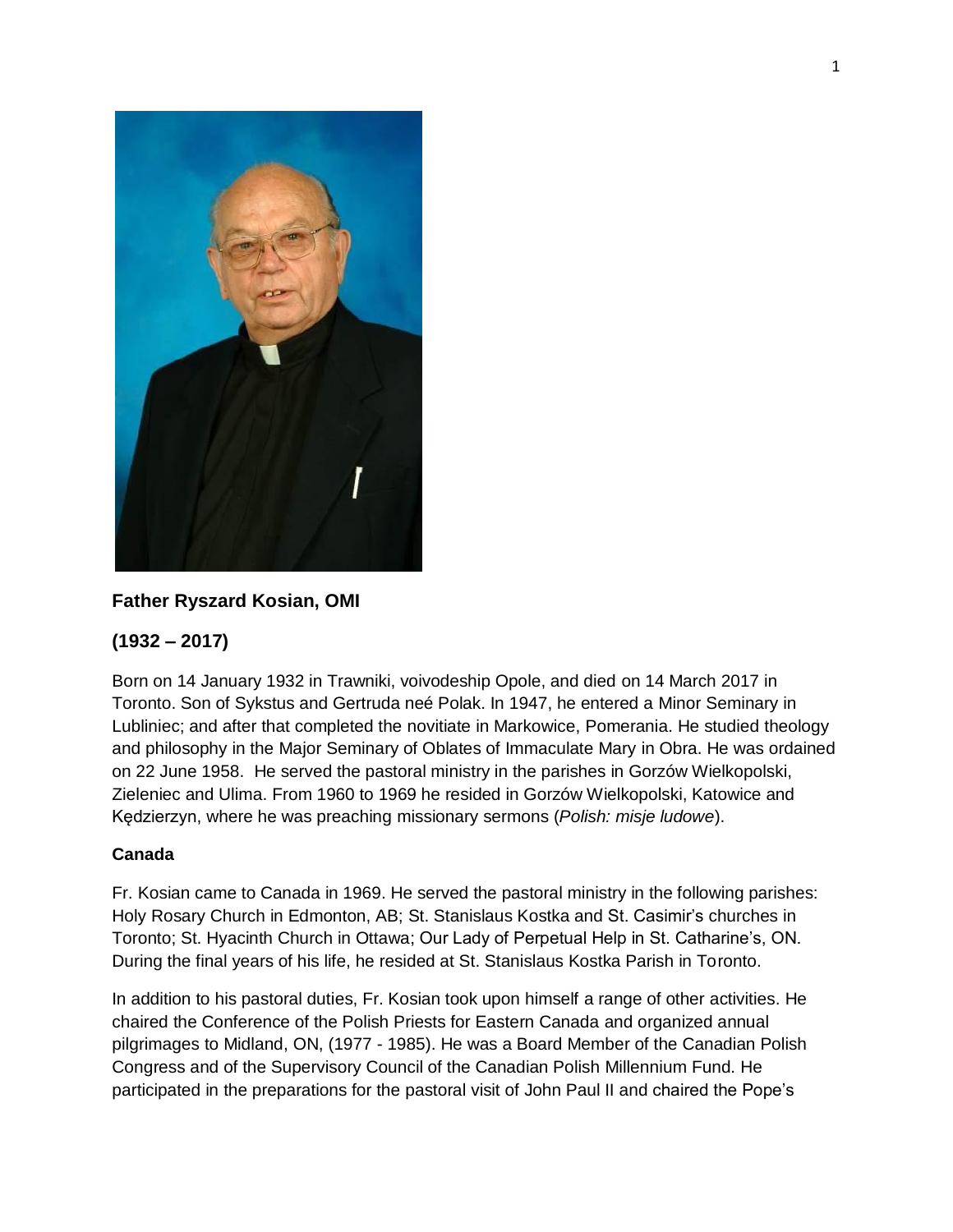meetings with the Polish Canadian community at the CNE stadium in Toronto during the pastoral pilgrimage to Canada in 1984.

Fr. Kosian was a member of the organization Friends of the Catholic University in Lublin in Canada. He was the originator of the World Day of the John Paul II Catholic University of Lublin and supporter of the John Paul II Collegium project at this same university.

Shortly after his arrival in Ottawa in 1982, Fr. Kosian proposed that the changes be made in the decorum of St. Hyacinth Church. The triptych depicting the Passion of Jesus placed in presbytery under the stained-glass image of St. Hyacinth, as well as all other sculptures, was created by Leszek Celuch from Skarżysko. The marble altar was replaced with a wooden one, and some new paintings were also added.

Coincidently, Fr. Kosian's pastoral ministry in Ottawa fell during the time when the martial law was imposed in Poland, which resulted in a new wave of 'Solidarity' immigrants arriving in Canada. He was sincerely supportive towards them, and made the parish a place where they received real assistance and counseling. One of the "Solidarity" immigrants recalls: "I remember one Sunday in July of 1984 when for the first time we participated in the eleven-o'clock Mass at St. Hyacinth. The church was packed with people; many were forced to stay outside because there was no more space. At this moment, we experienced a profound feeling of relief combined with a strong sense of belonging to our national and spiritual community even though we were so far away from our Fatherland. Although we could not see any familiar faces, we had no doubt that we would make friends and that St. Hyacinth's parish was the place where we were going to meet them."

Fr. Kosian's sermons were not only uplifting but also enhanced by his humorous and personal stories. He left Ottawa in 1994.

Fr. Kosian loved music and fine art. He also wrote plays and poems. The proceeds from his first volume of poems, published in 1997, he donated for the construction of the John Paul II Collegium at the Catholic University in Lublin.

### **I Pray**

I pray

Perhaps not quite the same as others Who just chant their little supplications Kneeling - deeply meditating on their reflections I pray while I'm running being busy I am all this time with You, my Lord I feel you are inside me – as I try to be in You All the hours, months, and years I don't care – whether I am sitting and typing whether I am in the chair reading I am with You always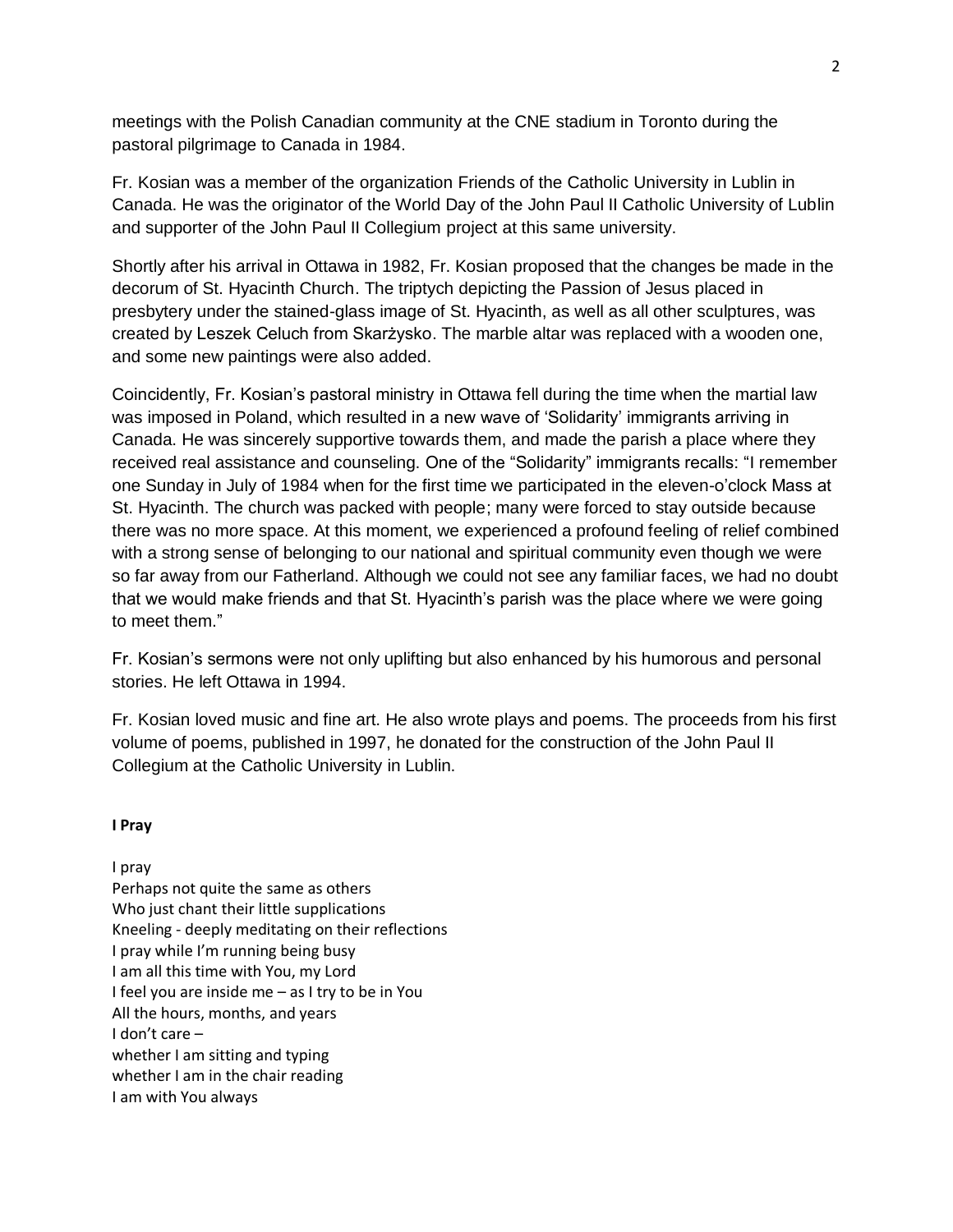Telling you everything not hiding anything You know me You see right through me You are there since the morning light Walking with me throughout the day Until it's time to go to sleep at night

#### **Publications**

Kosian, R. (1971). *Zarys literatury polskiej*. Toronto. Unpublished manuscript.

- Kosian, R. (1973). *W drodze na prymicje.* (Stage play). (1973). Toronto: Unpublished manuscript.
- *Kosian, R. (1973). Hipisi u fryzjera*. (Stage Play). Toronto: Unpublished manuscript.
- Kosian, R. (1975). *Zofia Truszkowska*. Tornto: Unpublished manuscript.
- Kosian, R. (1978). *Dorobek duchowieństwa i zakonow polskich w USA i Kanadzie.* Toronto: (n.d.)
- Kosian, R. (1997). *Wiersze*. Lublin: Wydawnictwo Pektor.
- Kosian, R. (1999). *Spojrzenie na życie.* Chicago. Wydawnictwo Wici.
- Kosian, R. (2007). *Zamyślenia nad Ewangeliami (Wersja I)*. St. Cathartines: Lincoln Graphics Inc. St. Catharines, 2007
- *Kosian, R. (2007). Zamyślenia nad Ewangeliami (Wersja II)*. Toronto: Wydawnictwo Fakty
- Kosian, R. (2007). *For Answers Ask Your Heart Poems.* Toronto: Wydawnictwo Fakty

### **Bibliography**

- Jabłoński, A. M. (2007). Rys Historii Kościoła i Parafii św. Jacka Odrowąża. In: 50 lecie Parafii św. Jacka Odrowąża 1957-2007. Ottawa.
- Kosian, R. (2008). *Myślac o życiu. (Vol 1).* Toronto: Wydawnictwo Fakty.
- Kosian, R. (2011). *Myśląc o życiu. (Vol. 4)*. Toronto: NOVA Printing.
- Szaniawska, J. N. (2017). *Odszedł Pasterz Torontońskiej Polonii. Ojciec Ryszard Kosian nie żyje.* Ottawa: Goniec.